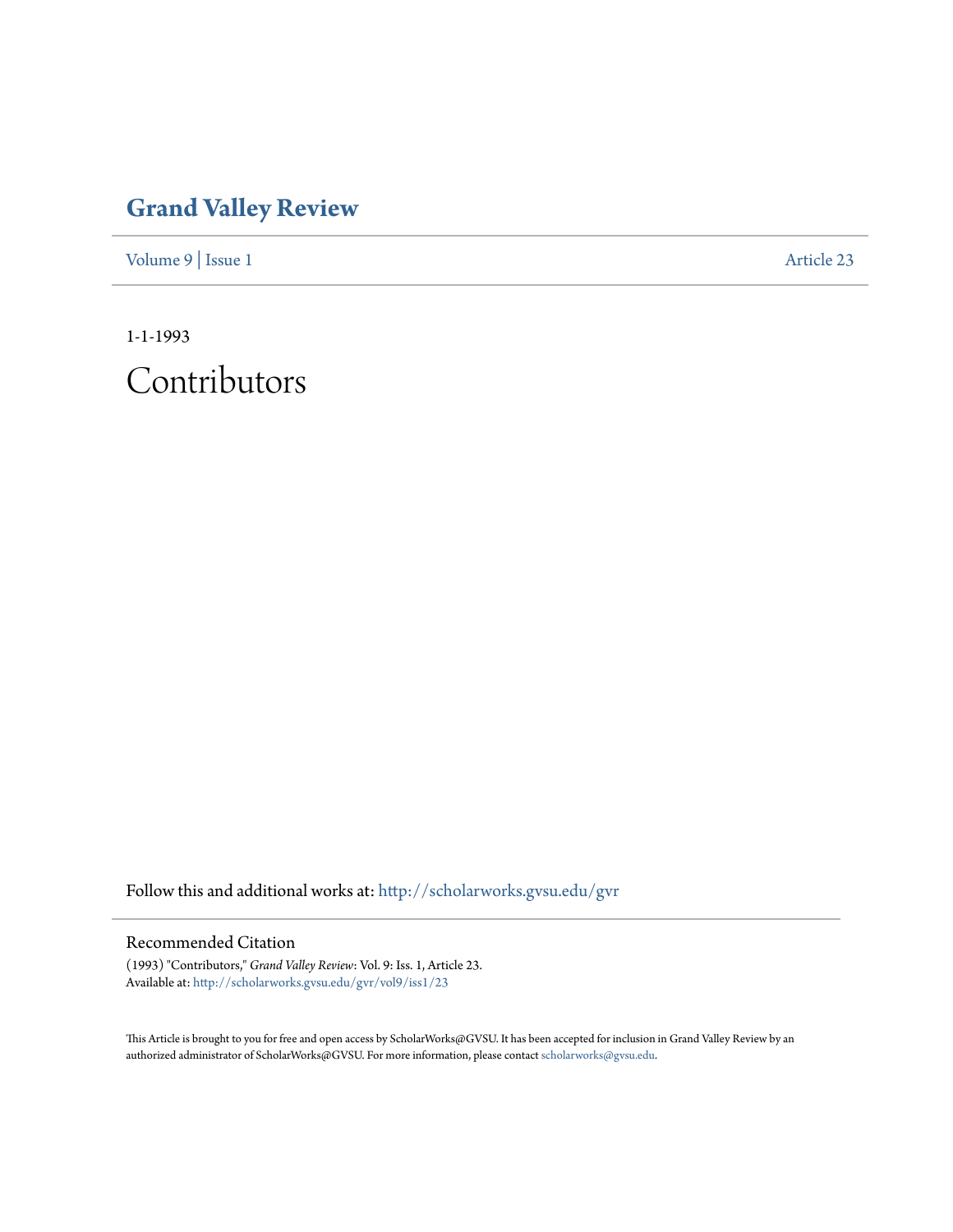## **CONTRIBUTORS**

**K. Laurel Balkema** is Associate Librarian of Zumberge Library responsible for reference, interlibrary loans, bibliographic instruction, and the library's purchases in literature and liberal studies. She joined the faculty in 1978.

**John Batchelder,** Professor of Political Science, has been at Grand Valley since 1969.

**Aleksandar Bogdanic,** a native of the former Yugoslavia, was a graduate student and teaching assistant in the School of Communications in 1992/93. He is now pursuing a Ph.D. at the University of Iowa.

**E.F. Gearhart** became the chairman of the Foreign Language Department at GVSU and Director of the International Studies Institute in 1970. He later served as Dean of Community Research and Development, Dean of the College of Graduate Studies, and Assistant to the Vice President for Academic Affairs. He is the recipient of both Fulbright and Danforth Teacher Grants.

**Abiodun Goke-Pariola,** Assistant Professor of English, was educated in Nigeria and the University of Michigan, with a specialty in Linguistics. He joined the faculty in 1992.

**Julie A. Guevara,** Assistant Professor of Social Work, came to Grand Valley in 1989.

**Tom Herzog,** Professor of Psychology, came to Grand Valley in 1970. He has been doing research in environmental psychology since the mid '70's.

**Donna Larson,** Professor of Nursing and Assistant Dean of Science and Mathematics, came to Grand Valley in 1972. Her major professional interest is improving instruction in higher education through the use of computer-based media.

**Peimin Ni,** Assistant Professor Philosophy, was educated at Fudan University (China) and the University of Connecticut. He came to Grand Valley in 1992.

**Anthony Parise** joined the faculty in 1968 and retired from Grand Valley in 1992. He is currently Professor Emeritus of English.

**Diana Pace** is Director of Counseling and Career Services at GVSU. She joined the counseling staff at Grand Valley in 1976.